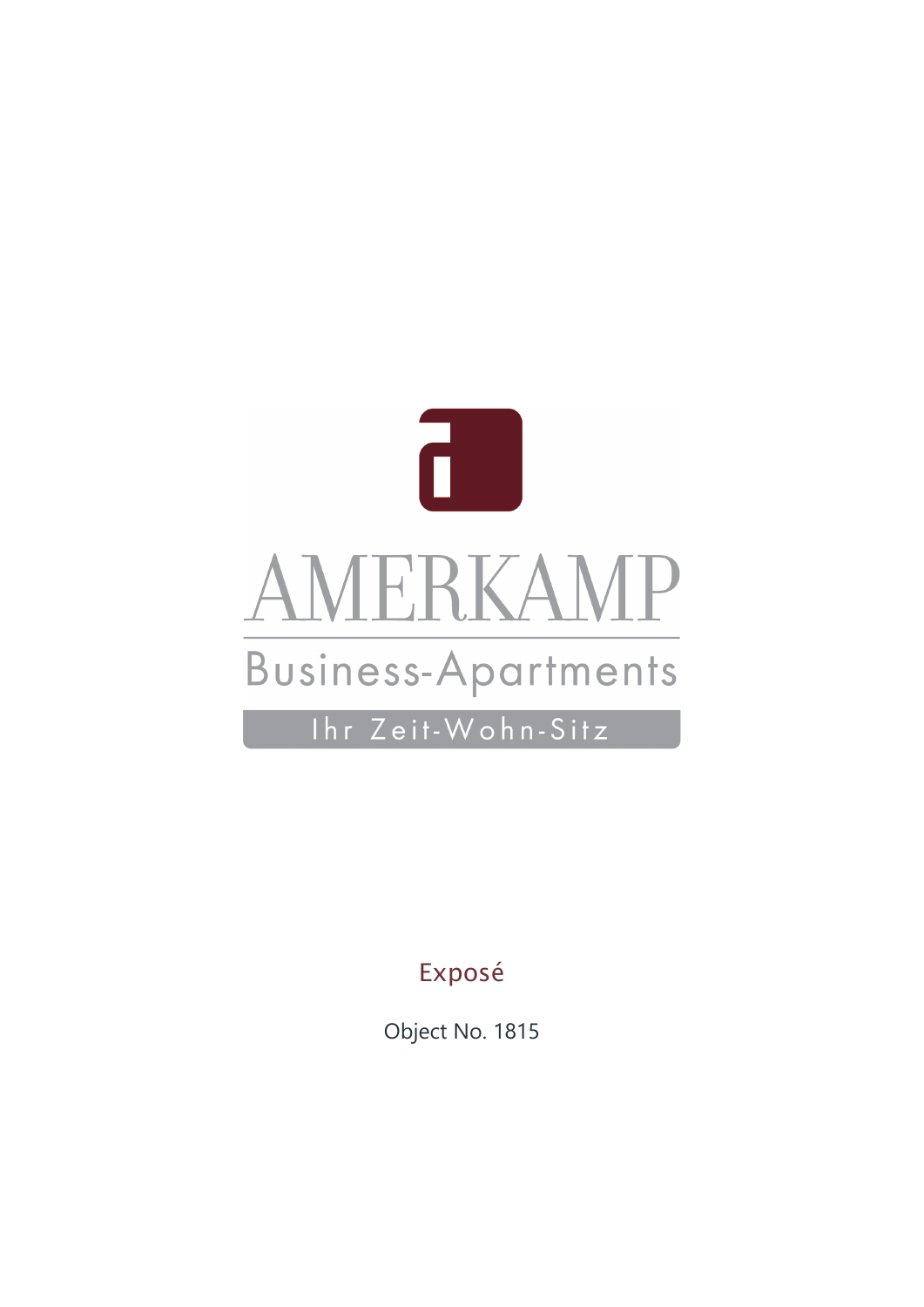### 1. Objectdescription

#### **address**

Wasserturmstraße 53127 Bonn

#### **Our most beautiful apartment in Bonn-Ippendorf: 2-room apartment - two balconies!**

Very beautiful furnished and fully equipped apartment in a multi-party house. The special feature: From the bedroom and living room you have access to the large balcony each. And also otherwise this approx. 75 m2 gem offers everything you can expect from a furnished project apartment: A cozy large bed, comfortable upholstered furniture in the living room and modern fixtures with crockery and cutlery and all appliances in the kitchen. Of course the apartment offers WLAN, TV. The transport links are also good: Bonn city center and Cologne are easy to reach by car and public transport. If you want to rent this beautiful apartment for at least 6 months please contact us as soon as possible.

#### **Kitchen**

Fully equipped kitchen with ceramic hob, dishwasher, refrigerator, oven, coffee maker etc.

#### **Living room**

Comfortable seating area, flat screen tv

#### **Bedroom**

Comfortable double bed 200 x 200 cm, flat screen tv

#### **Cleaningservice**

You can book a cleaning service at an additional price – So that you can concentrate fully on your well-being.

#### **Other**

Dining area, shower-bath ( window ), guest toilet, two balconies with seating, Internet/WLAN, washing machine and much more

Information about the energy certificate: consumption certificate, energy consumption characteristic value: 171 kWh, gas, built 1984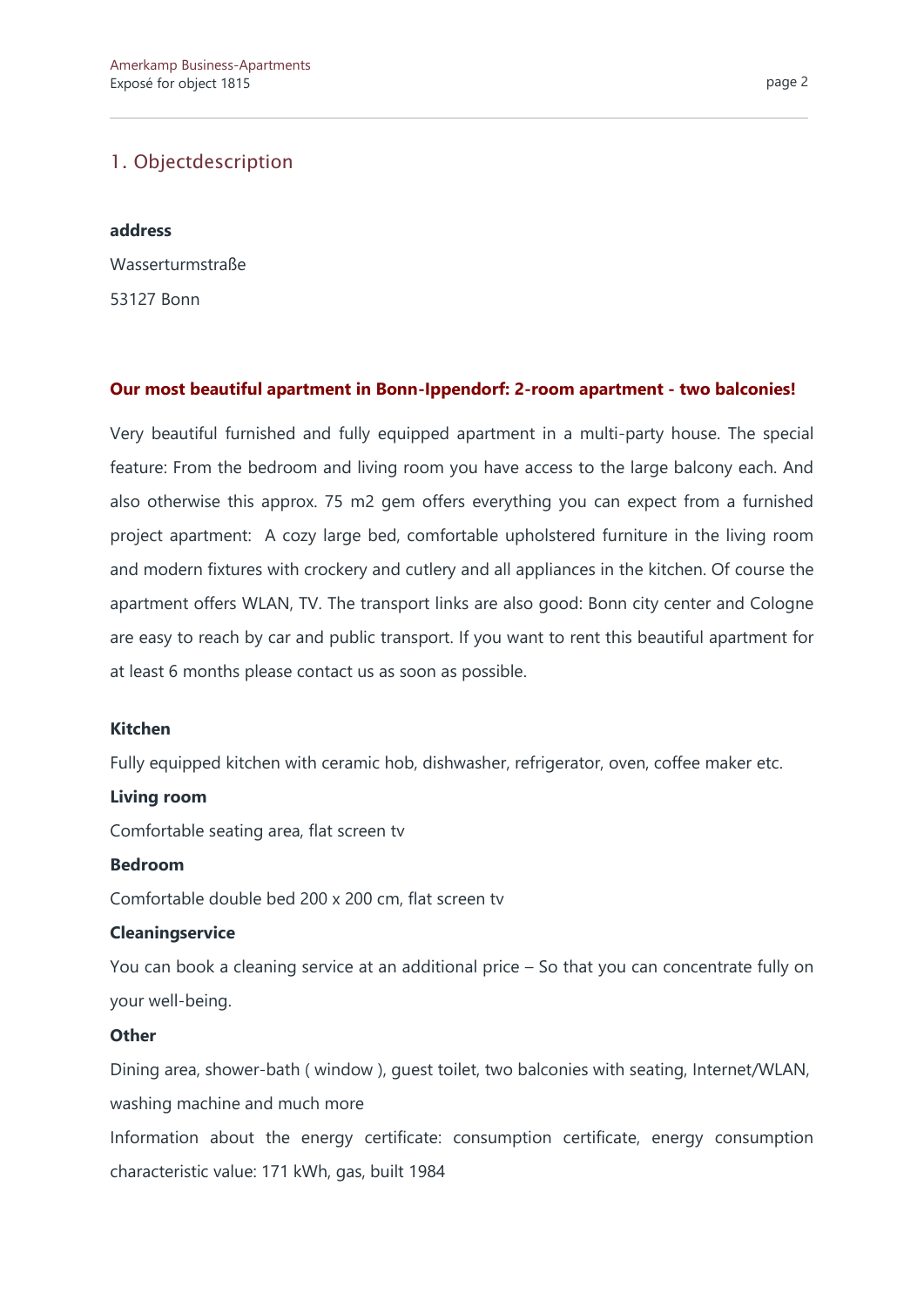## 2. Objectdates

**Free from** 01.06.2022 **Squaremeters ca.** 25 sqm **Net rental price** 1.495,00 € plus additional costs

## **Floor plan**

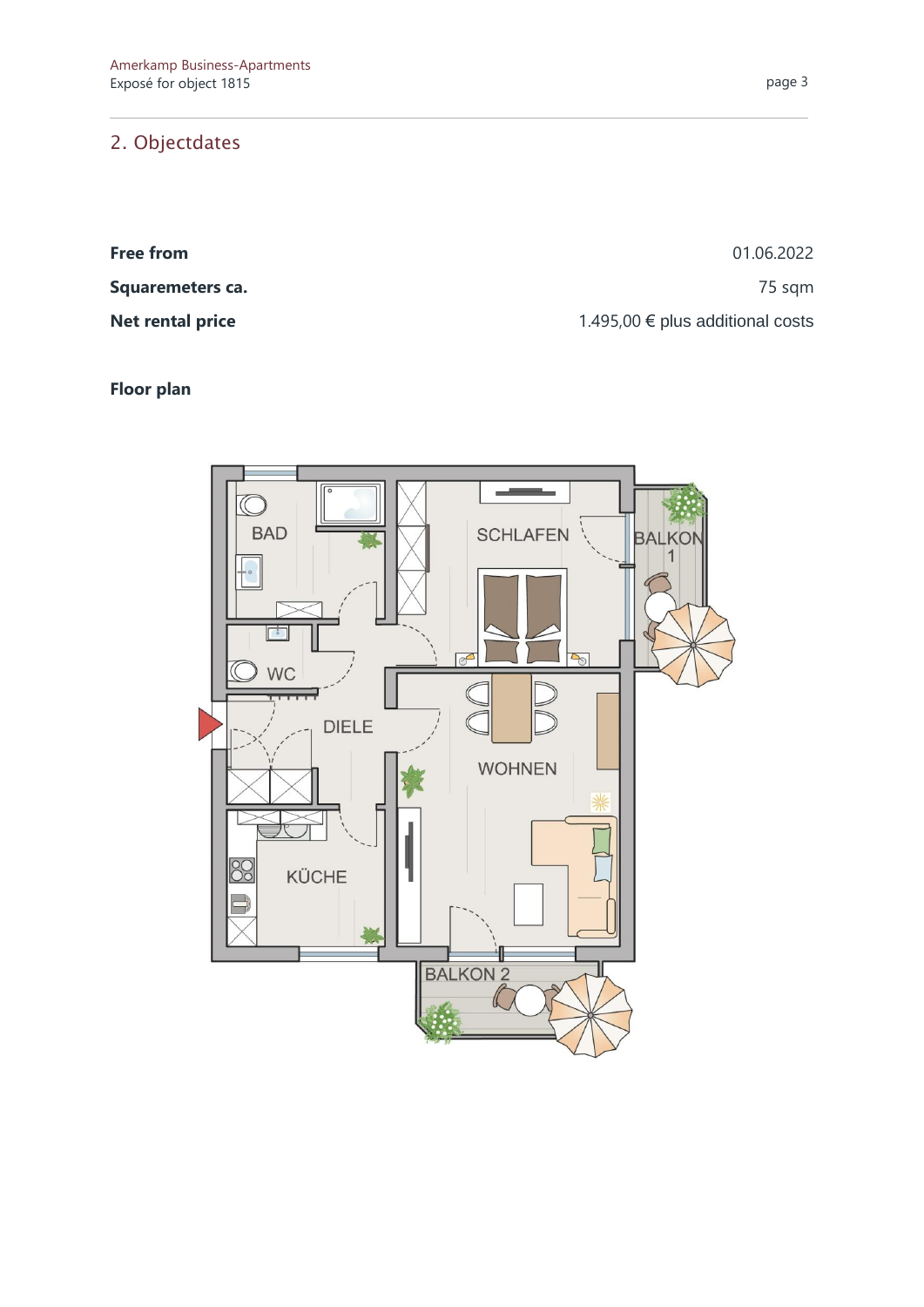# 3. Objectphotos





entrance guest-toilet



bathroom bathroom



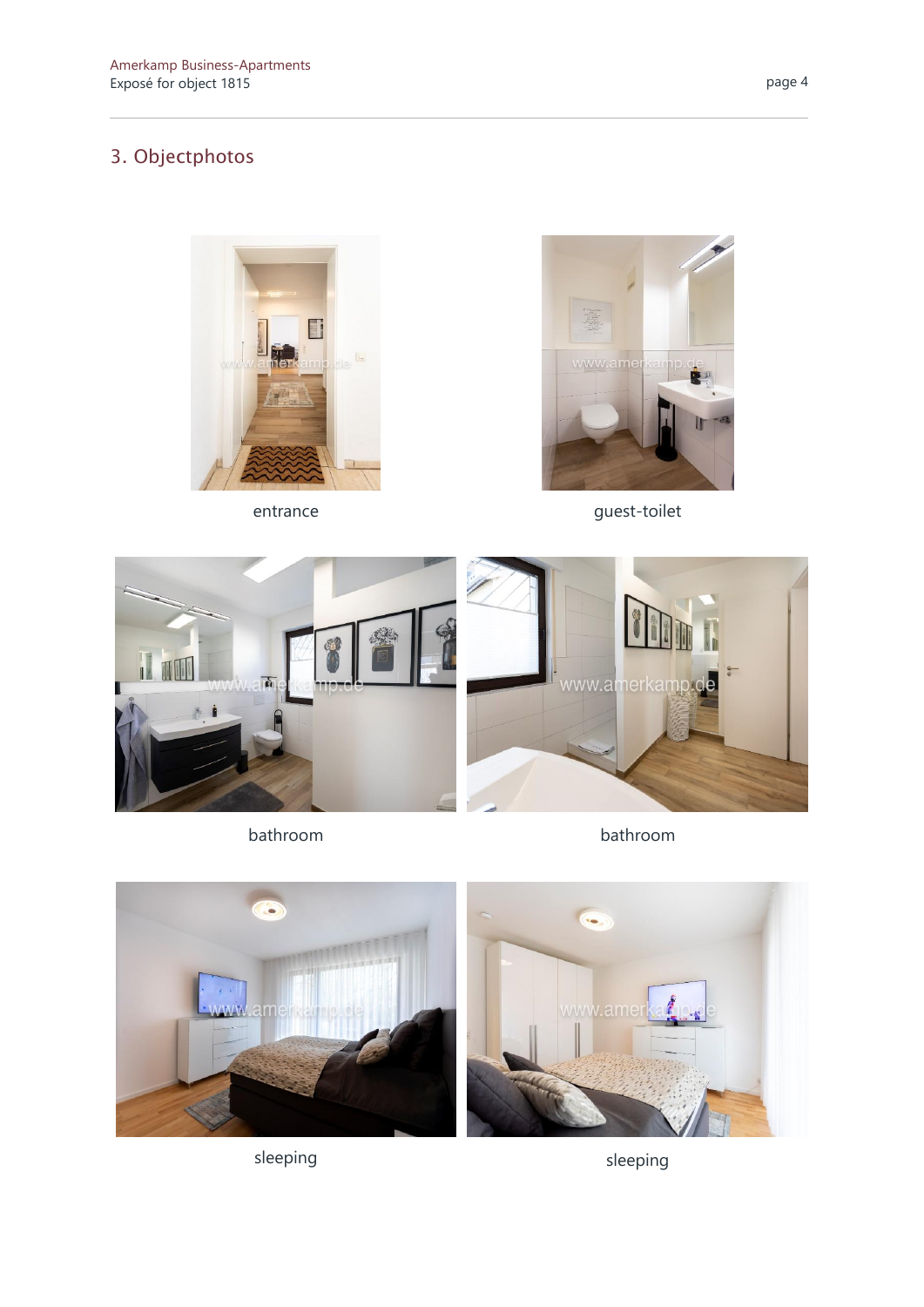# 3. Objektphotos



balcony (entrance sleeping) living



working living and the living living







cooking balcony (entrance living)